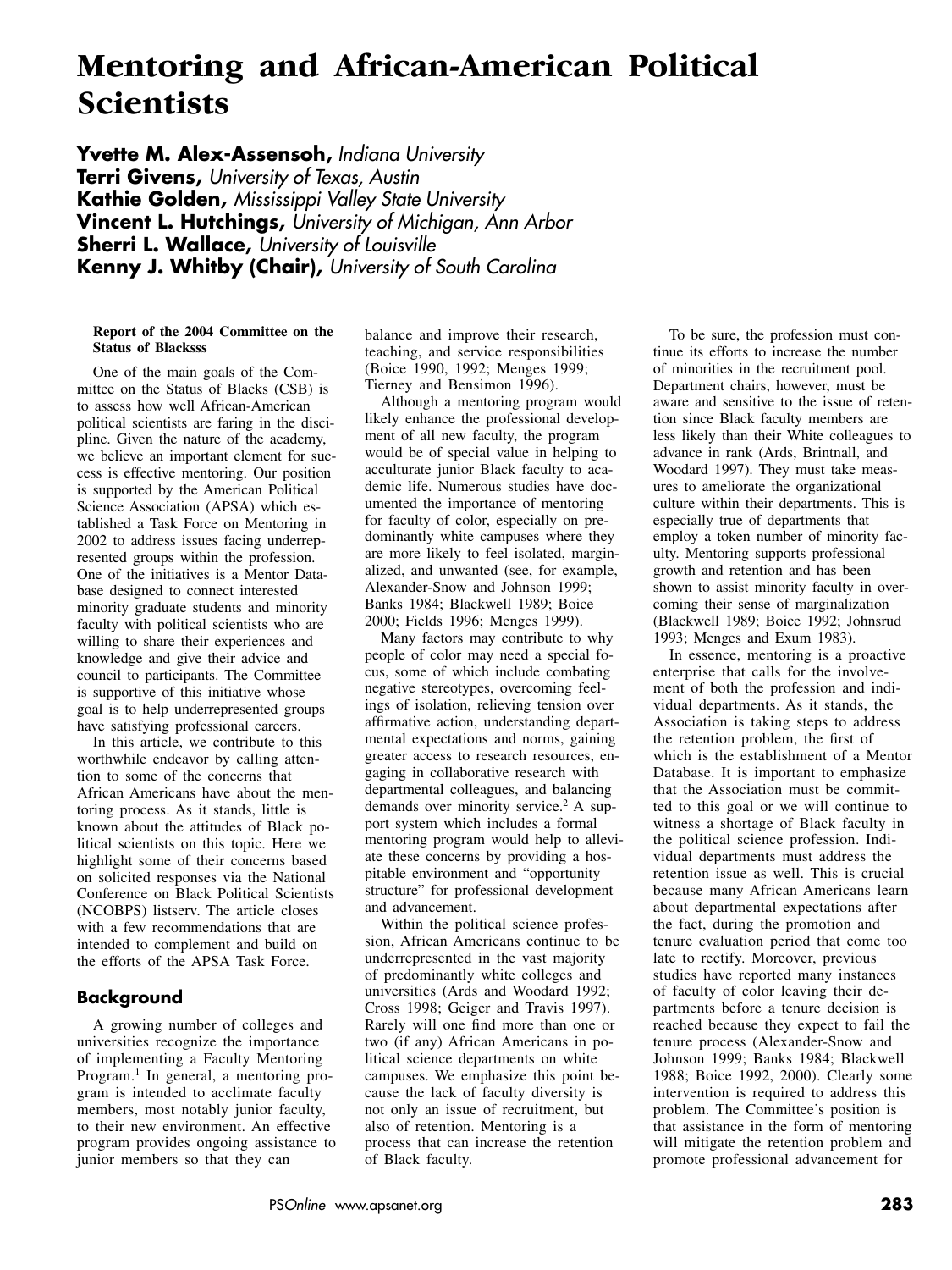African Americans and other people of color.

# **An Assessment of African Americans and Mentoring**

In order the gauge the views of African Americans on the adequacy of the mentoring they receive, we solicited comments from a broad range of Black respondents from the listserve of NCOBPS in the fall of 2004. The Committee received comments from 14 respondents. We recognize that the responses do not necessarily reflect the experiences, opinions, and thoughts of all African Americans in the profession, and indeed the results are not representative. Nonetheless, we have taken the liberty of presenting this information with the hope of providing a nuanced, albeit preliminary, appreciation of the value and limitations of the mentoring process. Our hope is that future work in the area will develop more finely tuned qualitative assessments and more broadbased representative analyses.

In general, we asked the respondents to provide information on whether their departments offer a formal mentoring program. We also asked whether they ever received effective mentoring. In addition, they were asked to provide information on the perceived benefits of mentoring. Our respondents run the gamut of professional experiences. Two are graduate students, two are primarily full-time administrators, three are assistant professors, two are associate professors, and the remainder are full professors. Eleven of our respondents are at predominantly white institutions and three are from historically black colleges and universities. Our participants include six females and eight males.

# *Formal Mentoring*

Five of our participants indicated that their departments do not have graduate programs, and of the nine whose institutions do, only one indicated that his/her department had a formal mentoring program, a program designed to address the needs of graduate students. These findings are consistent with the general literature on faculty of color and the mentoring process. Blackwell (1988), for example, in his study of the mentoring experiences of African-American academics, found only one in eight persons had a mentor. A graduate student in our survey remarked that "I have read about the impact of mentoring in the 'literature' but I have never received the opportunity to work side-by-side

with someone acting as my mentor." Another respondent, an associate professor, notes, "there was no formalized mentoring in the first two tenure-track jobs that I held. Over time, however, I developed relationships with senior colleagues on whom I called for advice related to scholarship, research, and professional development."

This is revealing to the extent that these data reflect the circumstances of most Black political scientists. Some intervention is clearly required to ameliorate this situation. By most accounts, a formal mentoring program would help African Americans face the many challenges of academic life (Blackwell 1988; Boice 2000; Menges 1999).

# *Effective Mentoring*

We asked our respondents if they had received effective mentoring at any stage of their career. Eleven of our 14 respondents answered in the affirmative. With no formal structure, mentoring occurs mainly through informal channels. A common thread running through the responses is that our participants initiated their own mentoring relationships, usually outside of their departments. As one of the respondent states, "most of my success has been achieved via an informal network of peers and hard work." Another one of our participants notes, "I received mentoring from individuals, but I would consider them my peers."

In this study, a common trait shared in the mentor-mentee relationship is race. Of the respondents who received mentoring, African Americans were their mentors. Whether this is a subconscious or deliberate decision by African Americans to seek out Black mentors is unclear, but such a decision can be understood. Their actions may stem from the belief that mentors who share their racial identity will have a greater appreciation for their particular concerns. Indeed, one of our respondents indicated that: "Yes, I am pleased to say that such advice has come from more than one senior, African-American political scientist." Finding a Black mentor, however, is a daunting task, a search and find mission because of the disproportionately low number of African Americans at both the departmental and professional levels.

Within the confines of this discussion is the significance of mentoring for African-American women. The literature is virtually silent on the faculty experiences of Black females. Much of what we know comes from the general literature on females in academia (see, for

example, Boice 2000, 260–271; Trautvetter 1999, Chapter 4). The paucity of research that does exist suggests that Black females are less likely than males to have a mentor.

In their examination of mentoring for faculty of color, Alexander-Snow and Johnson (1999) cite the experiences of an African-American female: "I would see some of my white junior colleagues being mentored by older white professors, senior white professors. I would see them take action with those people and would actually initiate it—like recruit them to work on a project with them or write a grant proposal with them—whereas nobody did that with me" (1999, 106–107). In our study, several respondents expressed their concerns over mentoring for Black females. One respondent, an associate professor acting as a full-time administrator, states the following: "The problem of consistent professional mentoring is an especially acute problem for African American women. Anecdotally speaking, many African American women do not receive professional mentoring. This lack of guidance and support from senior scholars has caused many African American women to consider leaving academia altogether." Hence, while most of our respondents see the value in having a mentor, there are some who are frustrated with the lack of commitment to mentoring women of color.

Mentoring should be an inclusive program that addresses the needs of specific demographic groups. Furthermore, effective mentoring requires the involvement of many actors. The Committee sees many benefits in Black faculty establishing mentor relationships with senior White colleagues, especially within their departments where salary, promotion, and tenure decisions are made. Many of these benefits are described above. The relationship, however, must be built on mutual respect and trust, and not based on paternalistic condescension.

### *Perceived Benefits*

In the general literature, overwhelming evidence suggests that a formal mentoring program is an effective strategy for recruiting and retaining Black faculty. Our modest study supports this conclusion. Respondents in this study see many benefits, some of which include the following: building collegiality, providing scholarly advice, developing professional opportunities, and understanding the norms of the profession.